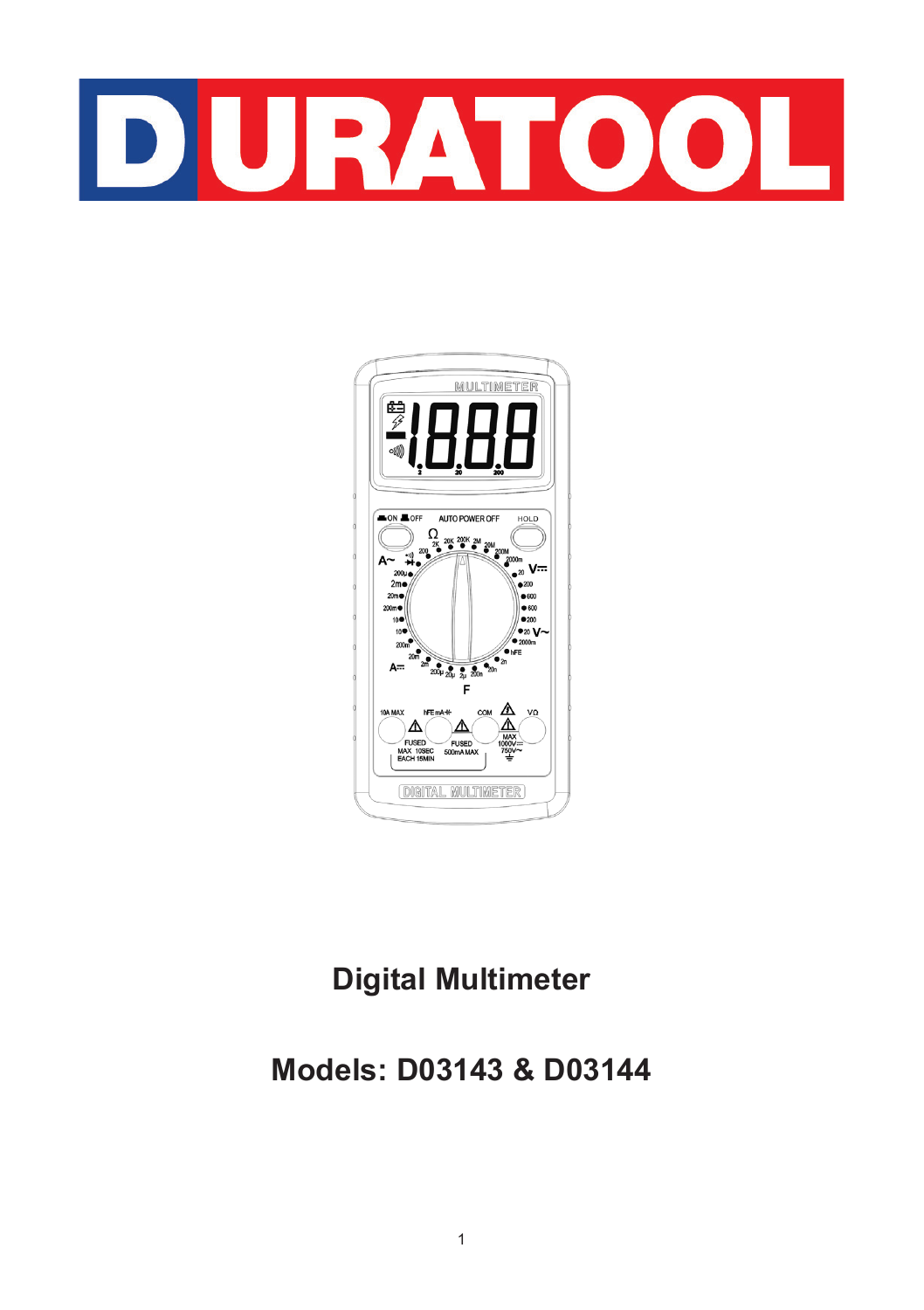### **CONTENTS**

| <b>Page Number</b> | <b>Details</b>                                  |
|--------------------|-------------------------------------------------|
| 2                  | What's Included                                 |
| 3                  | Important Safety Information                    |
| 3                  | <b>General Specification</b>                    |
| 3                  | <b>Function Table</b>                           |
| 4                  | <b>Product Overview</b>                         |
| 4                  | DC Voltage                                      |
| 4                  | <b>AC Voltage</b>                               |
| 4                  | Temperature                                     |
| 4                  | <b>Transistor hFE Test</b>                      |
| 5                  | <b>DC Current</b>                               |
| 5                  | <b>AC Current</b>                               |
| 5                  | Resistance                                      |
| 5                  | Diode & Continuity                              |
| 6                  | Capacitance                                     |
| 6                  | Frequency                                       |
| 6                  | Operation - Measuring Voltage                   |
| 6                  | <b>Measuring Current</b>                        |
| 7                  | <b>Measuring Resistance</b>                     |
| 7                  | <b>Continuity Test</b>                          |
| 7                  | Diode Test                                      |
| 7                  | Transistor Test (w/Multifunction Adaptor)       |
| 7                  | Measuring Temperature (w/Multifunction Adaptor) |
| 8                  | <b>Measuring Capacitance</b>                    |
| 8                  | <b>Measuring Frequency</b>                      |
| 8                  | Auto Power Off                                  |
| 8                  | Battery & Fuse Replacement                      |

# **WHAT'S INCLUDED**

- One digital multimeter
- One user manual
- One pair of test leads
- One K-Type thermocouple (D03144)
- One adaptor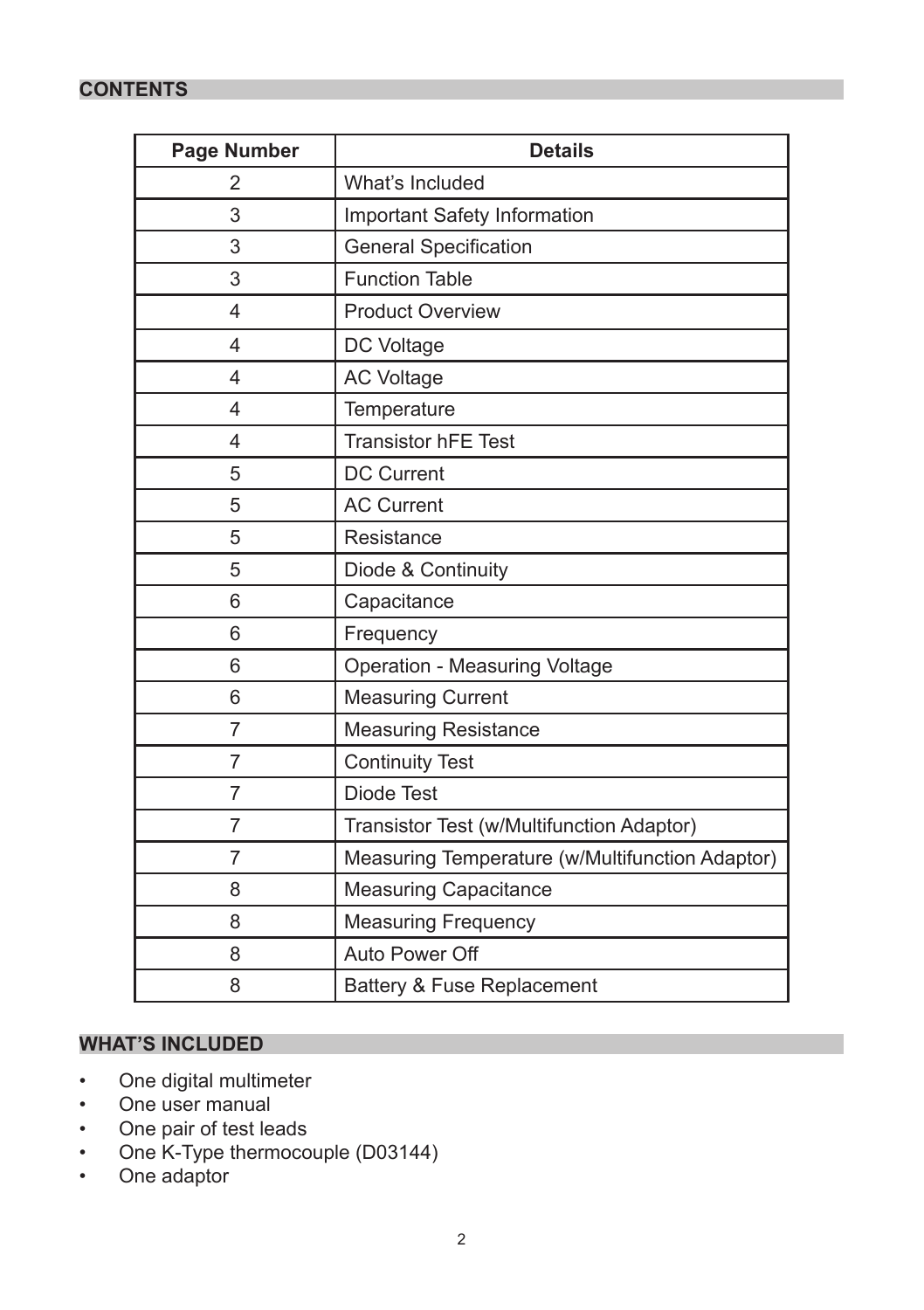#### **Please read these instructions carefully before use and retain for future reference.**

#### **IMPORTANT SAFETY INFORMATION**

- When using electrical appliances basic safety precautions should always be followed.
- Do not apply more than the rated voltage, as marked on the meter, between the terminals, or between any terminal and grounding.
- The rotary switch must be placed in the correct position and no changeover of range must be made while conducting measurements, in order to prevent damage to the meter.
- Use the proper terminals, function and range for measurements.
- Do not use or store the meter in an environment of high temperature or high humidity as the performance of the meter may deteriorate.
- When using the test leads, keep your fingers behind the finger guards.
- Disconnect circuit power and discharge all high voltage capacitors before testing resistance, continuity, diodes or hFE.
- This meter is designed for indoor use only.
- Replace the battery as soon as the low battery indicator appears.
- Before opening the case of the meter, remove the connection between the testing leads and the circuit being tested and turn the power off.
- When servicing the meter, only use the same model number or identical electrical specifications for replacement parts.
- Turn the meter off when it is not in use and remove the battery when not in use for a long period of time.

| <b>Display</b>               | LCD, 1999 counts updates 2/sec                       |
|------------------------------|------------------------------------------------------|
| LCD size                     | 66 x 34mm                                            |
| <b>Polarity indication</b>   | "-" displayed automatically                          |
| <b>Over-range indication</b> | "1" displayed                                        |
| Low battery indication       | " <del>문의</del> " displayed.                         |
| Range select                 | Manual                                               |
| <b>Operation temperature</b> | 0°C to 40°C, less than 80% RH                        |
| <b>Storage temperature</b>   | $-10^{\circ}$ C to 50 $^{\circ}$ C, less than 85% RH |
| <b>Battery type</b>          | 9V battery IEC 6F22, NEDA 1604                       |
| <b>Dimensions</b>            | 193 x 90 x 37mm                                      |
| Weight                       | Approx. 251q                                         |

#### **GENERAL SPECIFICATION**

Accuracy is guaranteed for 1 year  $23^{\circ}$ C  $\pm$ 5°C less than 80% RH.

#### **FUNCTION TABLE**

| $\bigcap_{\Omega}$ Model $\big $ DCV $\big $ ACV $\big $ DCA $\big $ ACA $\big $ Ω |  |  | $\bigstar$ |  | $\cdot$ )   hFE $ $ CAP $ $ | Hz | °C |
|------------------------------------------------------------------------------------|--|--|------------|--|-----------------------------|----|----|
| D03143                                                                             |  |  |            |  |                             |    |    |
| D03144                                                                             |  |  |            |  |                             |    |    |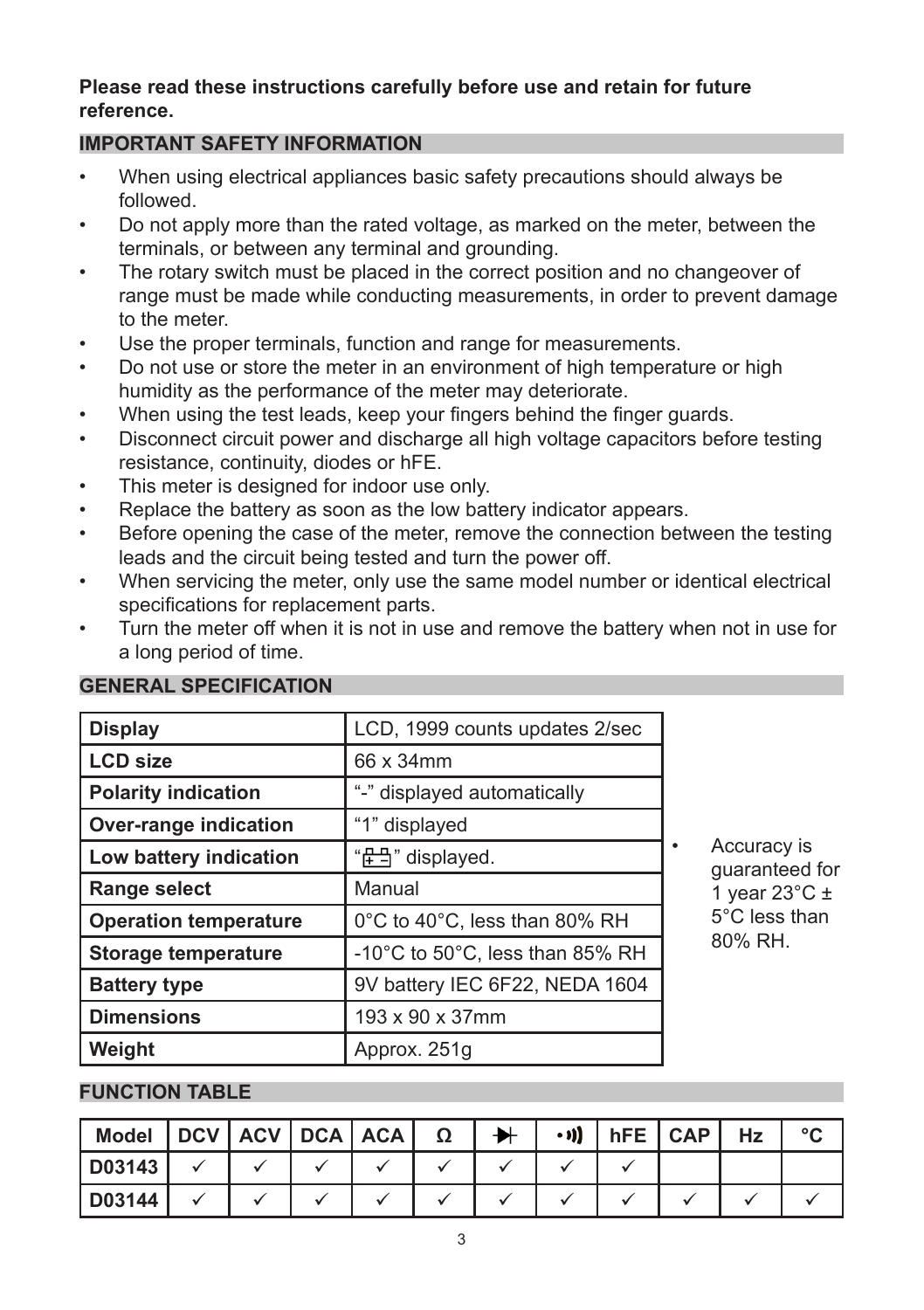#### **PRODUCT OVERVIEW**



#### **DC VOLTAGE**

| Range      | <b>Resolution</b> | <b>Accuracy</b>             |                                             |
|------------|-------------------|-----------------------------|---------------------------------------------|
| 200mV      | 0.1 <sub>m</sub>  | $\pm$ (0.5% of rdg + 3dgts) | Input impedance: $10M\Omega$ .<br>$\bullet$ |
| 2V         | 1mV               |                             | Overload protection: 600V DC<br>٠           |
| <b>20V</b> | 10 <sub>m</sub>   | $\pm$ (0.8% of rdg + 5dgts) | $AC$ rms.                                   |
| 200V       | 100mV             |                             | Max. input voltage: 600V.<br>٠              |
| 600V       | 1V                | $\pm$ (1.0% of rdg + 5dgts) |                                             |

### **AC VOLTAGE**

| Range      | <b>Resolution</b> | <b>Accuracy</b>             |
|------------|-------------------|-----------------------------|
| 200mV      | 0.1 <sub>m</sub>  | $\pm$ (1.2% of rdg + 5dgts) |
| 2V         | 1mV               |                             |
| <b>20V</b> | 10 <sub>m</sub>   | $\pm$ (1.0% of rdg + 5dgts) |
| 200V       | 100mV             |                             |
| 600V       | 1V                | $\pm$ (1.2% of rdg + 5dgts) |

- Input impedance: 10MΩ.
- Frequency range: 40Hz~400Hz.
- Overload protection: 600V DC AC rms.
- Response: Average, calibrated in rms of sine wave.
- Max. input voltage: 600V AC rms.

#### **TEMPERATURE**

|                                  | Range   Resolution | <b>Accuracy</b>                                |
|----------------------------------|--------------------|------------------------------------------------|
| -40°C $\sim$<br>$1370^{\circ}$ C | $1.0^{\circ}$ C    | $-40^{\circ}$ C~150 $^{\circ}$ C: ± (1.0% + 4) |
|                                  |                    | $\pm$ (1.0% of rdg + 5dgts)                    |

• Overload protection: 250V DC/AC rms.

# **TRANSISTOR hFE TEST**

| Range                | hFE | Test Current   Test Voltage |            |
|----------------------|-----|-----------------------------|------------|
| $PNP & NPN$ $O~1000$ |     | l Ib≈10µA                   | l Vce≈2.8V |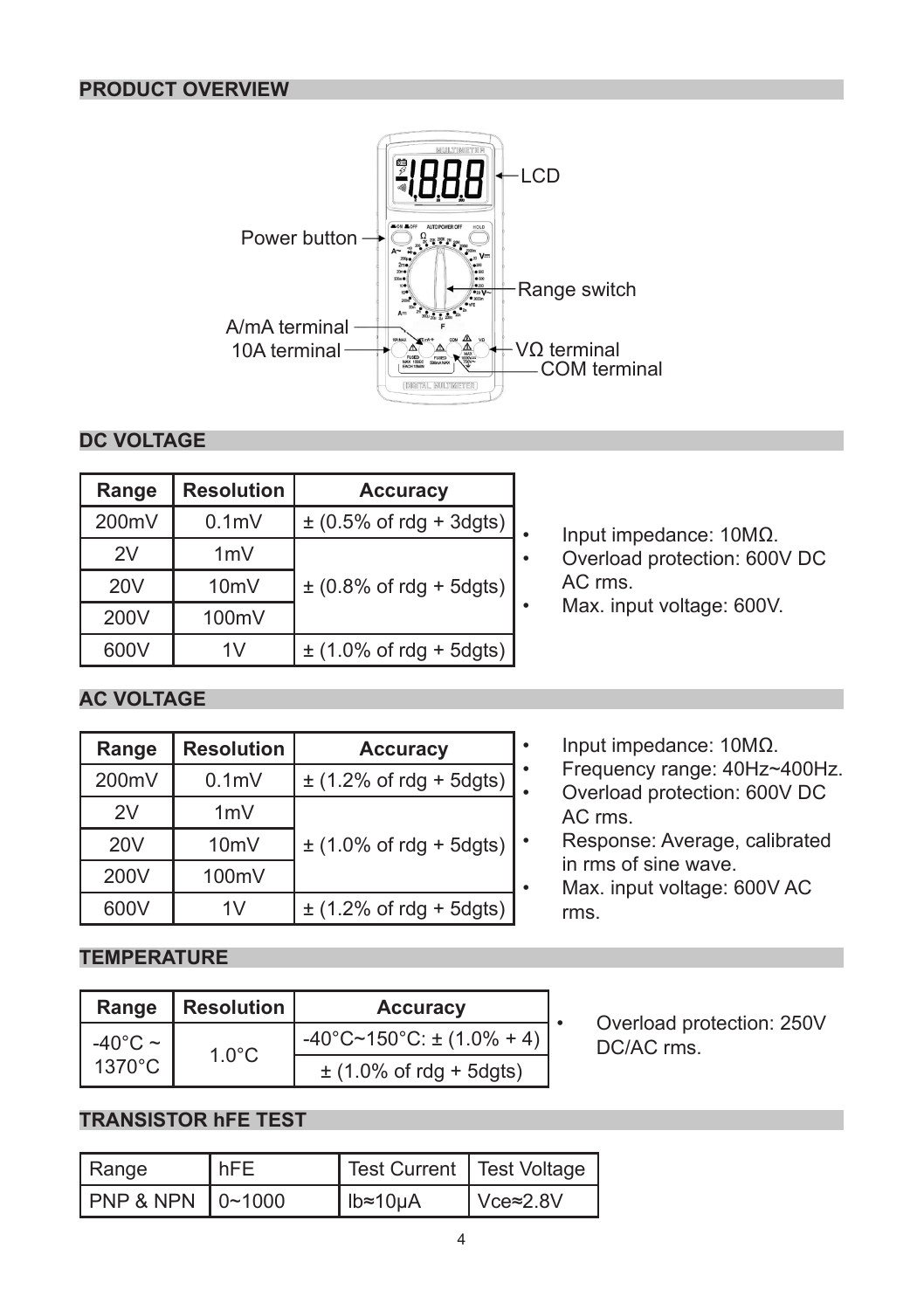## **DC CURRENT**

| Range              | <b>Resolution</b>  | <b>Accuracy</b>                 |  |
|--------------------|--------------------|---------------------------------|--|
| $20\mu A$          | 10 <sub>n</sub> A  |                                 |  |
| $200\mu A$         | 100 <sub>n</sub> A | $\pm$ (1.8% of rdg + 2dgts)     |  |
| 2000µA             | 1µA                |                                 |  |
| 20mA               | $10\mu A$          |                                 |  |
| 200 <sub>m</sub> A | 100 <sub>µ</sub> A | $\pm$ (2.0% of rdg + 2dgts)     |  |
| 2A                 | 1 <sub>m</sub> A   | $\pm$ (2.0% of rdg +<br>10dgts) |  |
| 10A                | 10 <sub>m</sub> A  |                                 |  |

## • mA: F0.5A/600V fuse (D03144).

- A: F2A/600V fuse (D03143).
- 10A: F10A/600V fuse.<br>• Voltage drop: 200mV.
	- Voltage drop: 200mV.

# **AC CURRENT**

| Range              | <b>Resolution</b>  | <b>Accuracy</b>             |
|--------------------|--------------------|-----------------------------|
| 20 <sub>µ</sub> A  | 10 <sub>n</sub> A  | $\pm$ (2.0% of rdg + 5dgts) |
| $200\mu A$         | 100 <sub>n</sub> A |                             |
| 2000µA             | 1µA                | $\pm$ (2.0% of rdg + 3dgts) |
| 20mA               | 10 <sub>µ</sub> A  |                             |
| 200 <sub>m</sub> A | 100 <sub>µ</sub> A | $\pm$ (2.0% of rdg + 5dgts) |
| 2A                 | 1mA                | $\pm$ (2.5% of rdg +        |
| 10A                | 10 <sub>m</sub> A  | 10dgts)                     |

# **RESISTANCE**

| Range            | <b>Resolution</b> | <b>Accuracy</b>                   |                                |
|------------------|-------------------|-----------------------------------|--------------------------------|
| $200\Omega$      | $0.1\Omega$       | $\pm$ (1.0% of rdg + 10dgts)      |                                |
| $2k\Omega$       | $1\Omega$         |                                   | Open circuit voltage: about    |
| $20k\Omega$      | $10\Omega$        |                                   | 3V.                            |
| $200k\Omega$     | $100\Omega$       | $\pm$ (1.0% of rdg + 4dgts)       | Overload protection: 250V<br>٠ |
| 2M <sub>Ω</sub>  | $1k\Omega$        |                                   | DC/AC rms.                     |
| 20M <sub>2</sub> | $10k\Omega$       | $\pm$ (1.0% of rdg + 10dgts)      |                                |
| $200M\Omega$     | $100k\Omega$      | $\pm$ (5.0%* (rdg - 10) + 10dgts) |                                |

## **DIODE & CONTINUITY**

| Range      | <b>Introduction</b>                                                                   | <b>Remark</b>                       |                              |
|------------|---------------------------------------------------------------------------------------|-------------------------------------|------------------------------|
| $\bigstar$ | The approx. forward voltage<br>drop will be displayed                                 | Open circuit<br>voltage: about 2.8V | Overload<br>protection: 250V |
| ·»))       | The built-in buzzer will<br>sound if resistance is less<br>than about $30\pm20\Omega$ | Open circuit<br>voltage:about 2.8V  | DC/AC rms.                   |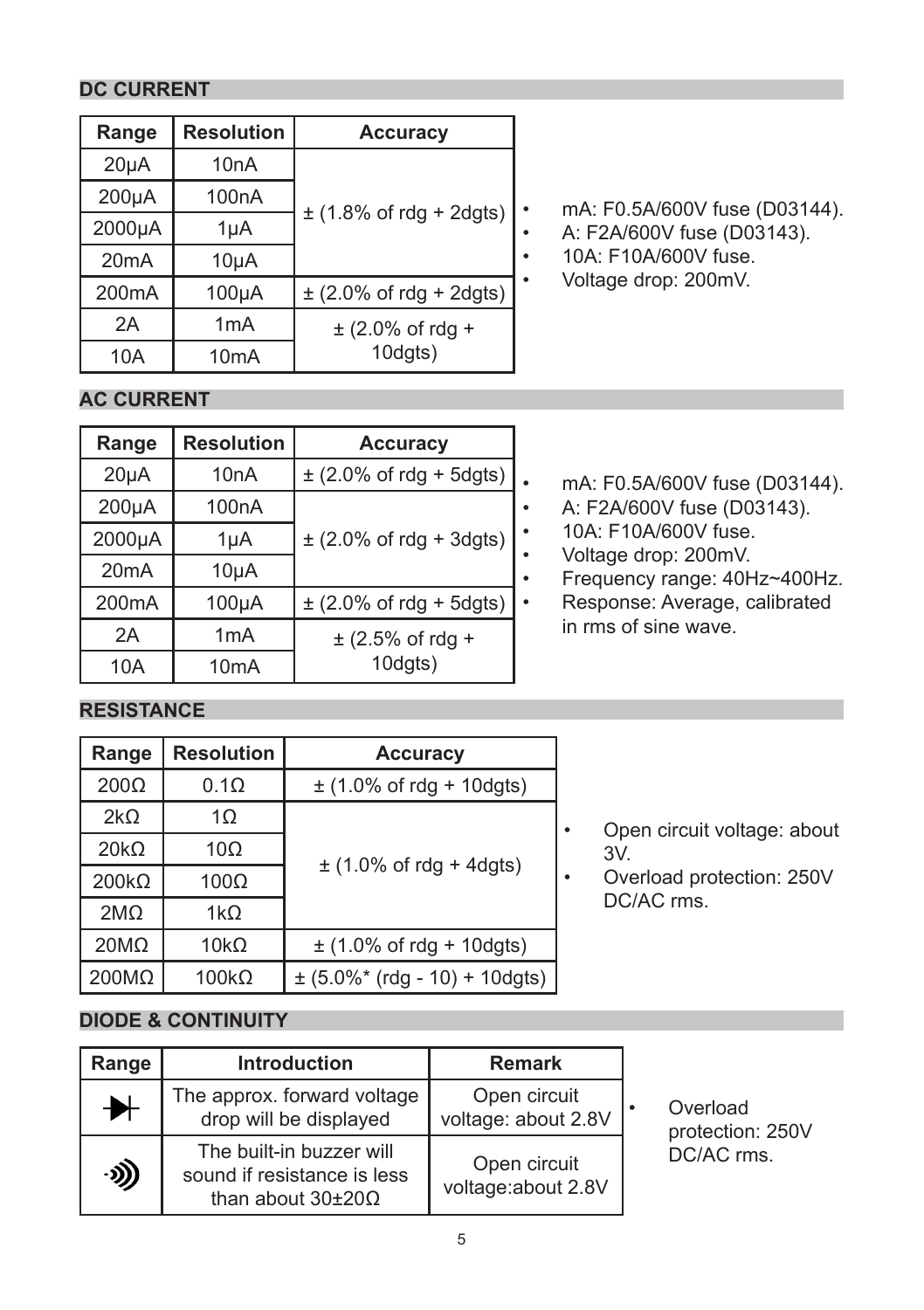#### **CAPACITANCE**

| Range              | <b>Resolution</b> | <b>Accuracy</b>                 |  |
|--------------------|-------------------|---------------------------------|--|
| 2nF                | 1 <sub>pF</sub>   |                                 |  |
| 20nF               | 10 <sub>pF</sub>  |                                 |  |
| 200 <sub>n</sub> F | 100pF             | $\pm$ (4.0% of rdg + 5dgts)   • |  |
| $2\mu F$           | 1nF               |                                 |  |
| $20\mu F$          | 10nF              |                                 |  |

Overload protection: F0.5A/600V fuse.

• Over-load protect: 250V DC/ AC rms.

#### **FREQUENCY**

| Range | <b>Resolution</b> | <b>Accuracy</b>             |
|-------|-------------------|-----------------------------|
| 2kHz  | 1Hz               | $\pm$ (3.0% of rdg + 5dgts) |
| 20kHz | 10Hz              |                             |

• Overload protection: 250V DC/ AC rms.

#### **OPERATION - MEASURING VOLTAGE**

- Connect the black test lead to the "COM" jack and the red to the " $V\Omega$ " jack.
- Set the function switch to the desired **V**~ or **V**== range.
- If the voltage magnitude to be measured is unknown beforehand, select the highest range.
- Connect the test leads across the source or load to measured.
- Read the LCD. The polarity of the red lead connection will be indicated when making a DC measurement.

#### **Notes:**

- In a small range, the meter may display an unstable reading when the test leads have not been connected to the load to be measured. It is normal and will not affect the measurements.
- When the meter shows the over range symbol "1", a higher range must be selected.
- To avoid damage to the meter, do not measure a voltage that exceeds 600V DC or 600V AC.

#### **MEASURING CURRENT**

- Connect the black test lead to the "COM" jack. If the current to be measured is less than 200mA (2A for for D03143), connect the red test lead to the "mA"/"A2" jack. If the current is between 200mA/2A and 10A, connect the red test lead to the "10A" jack instead.
- Set the function switch to the desired  $A \sim$  or  $A \rightleftharpoons$  range.
- If the current magnitude to be measured is not known beforehand, set the ranges switch to the highest range position and then reduce it range by range until the satisfactory resolution is obtained.
- If the current magnitude to be measured is not known beforehand, select the highest range.
- Connect the test leads in series with the circuit to be measured.
- Read the reading on the display. For DC current measurement, the polarity of the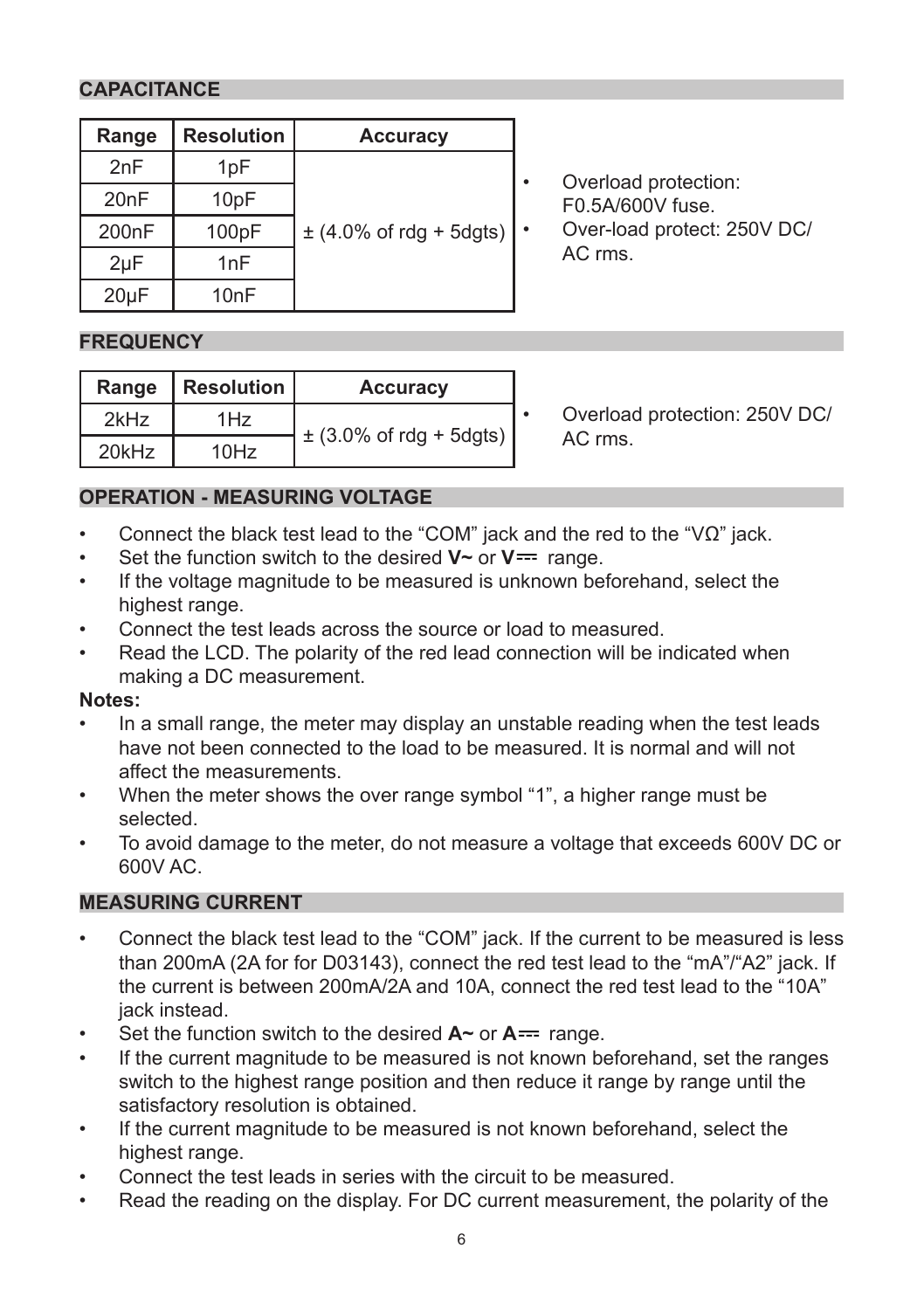red test lead connection will be indicated as well.

Note: When the display shows the over range symbol "1", a higher range must be selected.

## **MEASURING RESISTANCE**

- Connect the black test lead to the "COM" jack and the red to the "VΩ" jack (note: the polarity of the red test lead is positive).
- Set the range switch to the desired **Ω** range.
- If the current magnitude to be measured is not known beforehand, select the highest range.
- Connect the test leads across the load to be measured.
- Read the reading on the display.

# **Notes:**

- For resistance measurements >1MΩ, the meter may take a few seconds to stabilise the reading. This is normal for high-resistance measurement.
- When the input symbol is not connected i.e. at open circuit, the symbol "1" will be displayed as an over range indicator.
- Before measuring in-circuit resistance, make sure that the circuit under test has all the power removed and all capacitors are fully discharged.

# **CONTINUITY TEST**

- Connect the black test lead to the "COM" jack and the red to the "VΩ" jack (note: the polarity of the red test lead is positive).
- Set the range switch to  $\mathcal{W}$  range.
- Connect the test leads across the load to be measured.
- If the circuit resistance is lower than  $30 \pm 20 \Omega$ , the built-in buzzer will sound.

# **DIODE TEST**

- Connect the black test lead to the "COM" jack and the red to the " $V\Omega$ " jack (note: the polarity of the red test lead is positive).
- Set the range switch to the  $\rightarrow$  range.
- Connect the red test lead to the anode of the diode to be tested and the black test lead to the cathode.
- The meter will show the approximate forward voltage of the diode. If the connections are reversed, "1" will be shown on the display.

# **TRANSISTOR TEST (W/MULTIFUNCTION ADAPTOR)**

- Set the range switch to the **°C** range.
- Connect the adaptor to the "COM" jack and the "°C" jack. Do not reverse the connection.
- Insert the black plug of the K-type thermocouple to the adaptor "-" socket and the red plug to the adaptor "+" socket.
- Carefully touch the end of the thermocouple to the object to be measured.
- Wait a short while and then read the reading on the display.

# **MEASURING TEMPERATURE (W/MULTIFUNCTION ADAPTOR)**

- Set the range switch to the **°C** range.
- Connect the adaptor to the "COM" jack and "°C" jack. Do not reverse the connection.